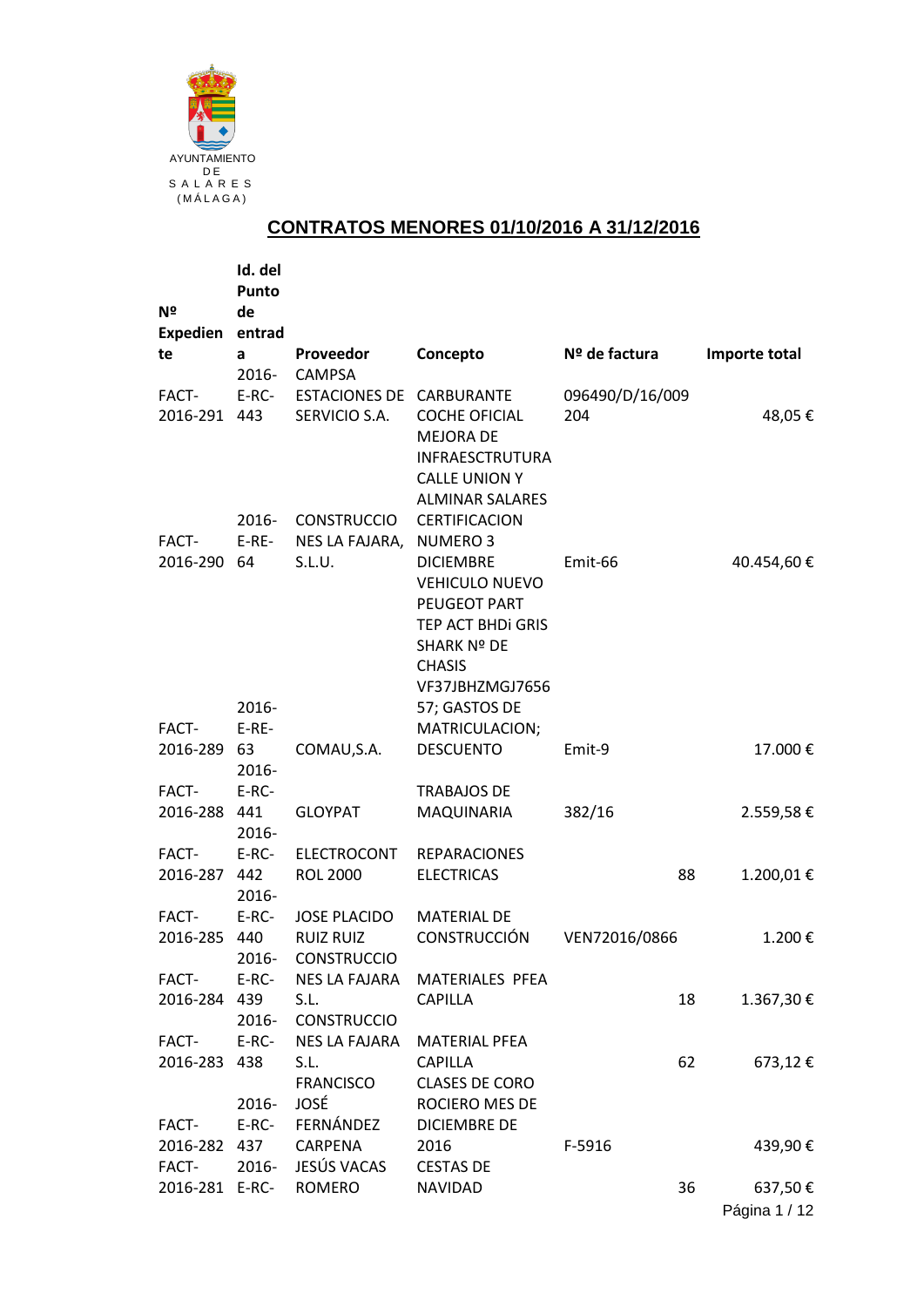

| FACT-                 | 2016-<br>E-RC- |                                    | <b>VEHÍCULO</b><br><b>PEUGEOT</b><br>VF37JBHZMGJ7656      |                 |            |
|-----------------------|----------------|------------------------------------|-----------------------------------------------------------|-----------------|------------|
| 2016-280 434          | 2016-          | COMAU, S.A.                        | 57<br><b>DULCES PARA</b>                                  | V11855          | 17.000€    |
| FACT-                 | $E-RC-$        | <b>JUAN CARLOS</b>                 | <b>ENCUENTRO DE</b>                                       |                 |            |
| 2016-279 433          |                | PEREZ MARTIN                       | <b>COROS</b><br><b>ACONDICIONAMIE</b><br><b>NTO CALLE</b> | 2016-1058       | 19,19€     |
|                       | 2016-          |                                    | AXARQUIA 2º FASE                                          |                 |            |
| FACT-                 | $E-RE-$        | MALAGUEÑA                          | <b>SALARES PPU-</b>                                       |                 |            |
| 2016-278              | 61             | FORESTAL S.L.                      | 60/2015<br><b>CONCIERTO</b>                               | 2016-065        | 18.977,68€ |
|                       | 2016-          |                                    | PREVENCIÓN                                                |                 |            |
| FACT-<br>2016-277 429 | E-RC-<br>2016- | <b>CUALITIS</b>                    | <b>RIESGOS</b><br><b>LABORALES</b>                        | 7000136992      | 198,44€    |
| FACT-                 |                | E-RC- GARDEN LA                    |                                                           |                 |            |
| 2016-276 428          |                | PALMA                              | <b>PASCUEROS</b>                                          | 2016599         | 37,50€     |
|                       | 2016-          |                                    | <b>MATERIAL</b>                                           |                 |            |
| FACT-                 | $E-RC-$        | ELECTROCONT                        | ELÉCTRICO OBRA                                            |                 |            |
| 2016-275 427          |                | <b>ROL 2000</b><br>2016- PUERTAS Y | <b>CAPILLA</b>                                            | 85              | 1.071,65€  |
| FACT-                 | $E-RC-$        |                                    | MAMPARAS DE PRODUCTOS DE                                  |                 |            |
| 2016-274 426          |                | SUR S.L.                           | LIMPIEZA                                                  | 264             | 304,32€    |
|                       | 2016-          | <b>JOSE ANGEL</b>                  |                                                           |                 |            |
| FACT-                 |                | E-RC- AZUAGA                       | PRODUCTOS DE                                              |                 |            |
| 2016-273 425          |                | <b>CASTRO</b>                      | LIMPIEZA                                                  | A00006108       | 164,08€    |
|                       |                | 2016- CAMPSA                       |                                                           |                 |            |
| FACT-                 |                | E-RC- ESTACIONES DE CARBURANTE     |                                                           | 09637A/D/16/003 |            |
| 2016-272 424          |                | SERVICIO S.A.<br><b>MARIA</b>      | <b>COCHE OFICIAL</b><br><b>ASESORIA</b>                   | 872             | 39,91€     |
|                       | $2016 -$       | ANGELES                            | <b>LABORAL MES DE</b>                                     |                 |            |
| FACT-                 | E-RC-          | <b>MARTIN</b>                      | <b>NOVIEMBRE CCC</b>                                      |                 |            |
| 2016-271              | 423            | AGUILERA                           | 29/00089184                                               | 132             | 96,46€     |
|                       |                | <b>MARIA</b>                       | <b>ASESORIA</b>                                           |                 |            |
|                       | 2016-          | ANGELES                            | LABORAL MES DE                                            |                 |            |
| FACT-                 | $E-RC-$        | <b>MARTIN</b>                      | <b>OCTUBRE CCC</b>                                        |                 |            |
| 2016-270              | 422            | <b>AGUILERA</b>                    | 29/1193247                                                | 131             | 107,06€    |
|                       |                | <b>MARIA</b>                       | <b>ASESORIA</b>                                           |                 |            |
|                       | 2016-          | ANGELES                            | LABORAL MES DE                                            |                 |            |
| FACT-                 | $E-RC-$        | <b>MARTIN</b>                      | <b>NOVIEMBRE CCC</b>                                      |                 |            |
| 2016-269              | 421            | AGUILERA                           | 29/0121827                                                | 130             | 259,70€    |
|                       | 2016-          |                                    | <b>GRUPO NAWAR</b>                                        |                 |            |
| FACT-                 | $E-RC-$        | ELENA LÓPEZ                        | FESTIVAL ÁRABE                                            |                 |            |
| 2016-268              | 415            | <b>HIDALGO</b>                     | ANDALUSÍ                                                  | 1400014         | 847€       |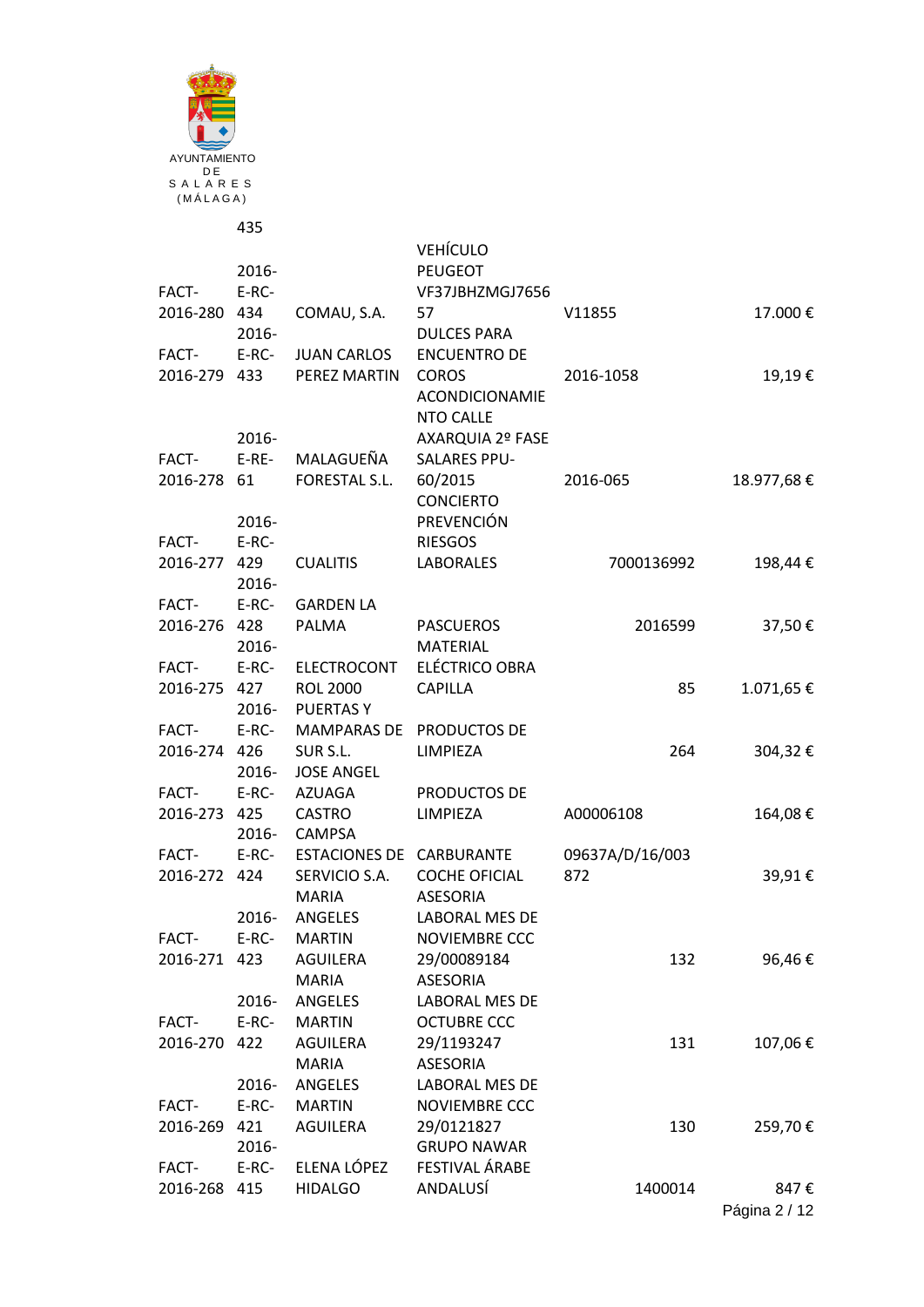

|                      | 2016-                           | <b>CONSTRUCCIO</b>                                                        | <b>MEJORA DE</b><br><b>INFRAESTRUCTURA</b><br><b>CALLE UNION Y</b><br><b>ALMINAR SALARES</b><br>CERTIFICACION                                                                                                                                                                                                  |                      |            |
|----------------------|---------------------------------|---------------------------------------------------------------------------|----------------------------------------------------------------------------------------------------------------------------------------------------------------------------------------------------------------------------------------------------------------------------------------------------------------|----------------------|------------|
| FACT-<br>2016-267 60 | $E-RE-$                         | NES LA FAJARA,<br>S.L.U.                                                  | <b>NUMERO 2</b><br>NOVIEMBRE.<br>CONSUMO<br><b>ELECTRICIDAD</b><br>29/09/2016 -<br>21/11/2016<br>5.790,00 KWH x<br>0,13221 EUR/KWH;<br>POTENCIA ELEC.<br>MODO <sub>1</sub><br>29/09/2016 -<br>21/11/2016 2,2 KW<br>x 5.92423308 DÍAS<br>x 0,00000<br>EUR/DÍAS;<br><b>IMPUESTO SOBRE</b><br><b>ELECTRICIDAD</b> | Emit-63              | 34.545,40€ |
| FACT-<br>2016-266 59 | 2016-<br>$E-RE-$                | <b>GAS NATURAL</b><br><b>SERVICIOS</b><br>SDG, S.A.                       | 29/09/2016 -<br>21/11/2016 778,54 FE1632121868964<br>EUR x 0,05113<br>POTENCIA ELEC.<br>MODO <sub>1</sub><br>29/09/2016 -<br>21/11/2016 3,05<br>KW x 6.44204124<br>DÍAS x 0,00000<br>EUR/DÍAS;<br><b>ALQUILER DE</b><br>CONTADOR                                                                               | 5                    | 990,19€    |
| FACT-<br>2016-265    | 2016-<br>$E-RE-$<br>58<br>2016- | <b>GAS NATURAL</b><br><b>SERVICIOS</b><br>SDG, S.A.<br><b>GAS NATURAL</b> | 29/09/2016 -<br>21/11/2016 1 UN x FE1632121868964<br>0,96 EUR<br>POTENCIA ELEC.<br>MODO <sub>1</sub><br>29/09/2016 -<br>21/11/2016 3,464<br>KW x 6.3088902<br>DÍAS x 0,00000<br>EUR/DÍAS;<br><b>ALQUILER DE</b>                                                                                                | 7                    | 24,94€     |
| FACT-<br>2016-264    | $E-RE-$<br>57                   | <b>SERVICIOS</b><br>SDG, S.A.                                             | <b>CONTADOR</b><br>29/09/2016 -                                                                                                                                                                                                                                                                                | FE1632121868964<br>9 | 29,98€     |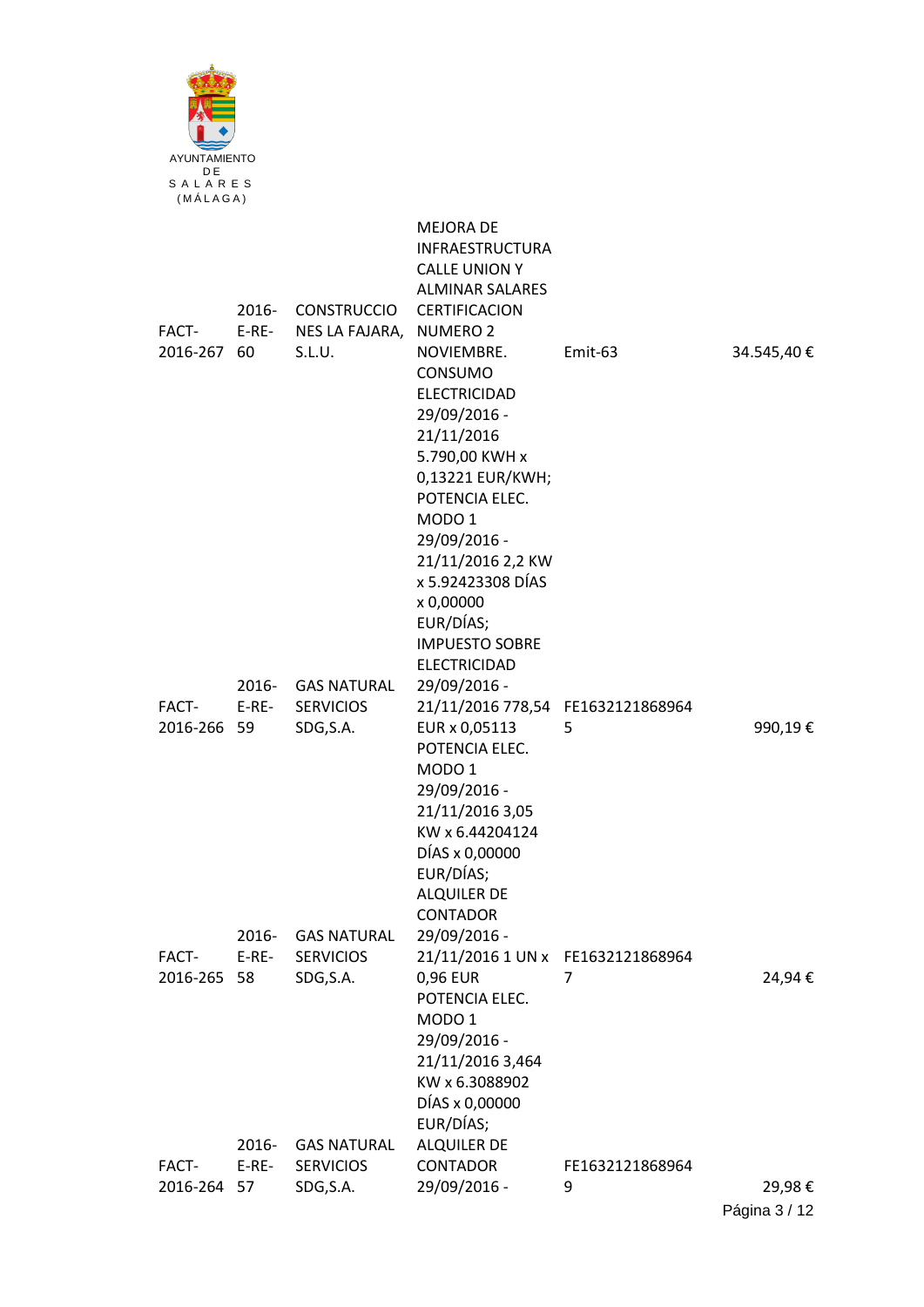

|                      |                  |                                                     | 21/11/2016 1 UN x<br>2,93 EUR<br>CONSUMO<br><b>ELECTRICIDAD</b><br>29/09/2016 -<br>21/11/2016<br>8.160,00 KWH x<br>0,13221 EUR/KWH;<br>POTENCIA ELEC.<br>MODO <sub>1</sub><br>29/09/2016 -<br>21/11/2016 6,09<br>KW x 5.92423308<br>DÍAS x 0,00000<br>EUR/DÍAS;<br><b>IMPUESTO SOBRE</b><br><b>ELECTRICIDAD</b><br>29/09/2016 -<br>21/11/2016<br>1.193,23 EUR x                                                                                                                 |   |           |
|----------------------|------------------|-----------------------------------------------------|---------------------------------------------------------------------------------------------------------------------------------------------------------------------------------------------------------------------------------------------------------------------------------------------------------------------------------------------------------------------------------------------------------------------------------------------------------------------------------|---|-----------|
| FACT-<br>2016-263 56 | $E-RE-$          | 2016- GAS NATURAL<br><b>SERVICIOS</b><br>SDG, S.A.  | 0,05113;<br>DIFERÈNCIA TERME FE1632121868964<br><b>POTÈNCIA</b><br>CONSUMO<br><b>ELECTRICIDAD</b><br>29/09/2016 -<br>21/11/2016 821,00<br>KWH x 0,13221<br>EUR/KWH;<br>POTENCIA ELEC.<br>MODO <sub>1</sub><br>29/09/2016 -<br>21/11/2016 2,2 KW<br>x 6.3088902 DÍAS x<br>0,00000 EUR/DÍAS;<br><b>IMPUESTO SOBRE</b><br><b>ELECTRICIDAD</b><br>29/09/2016 -<br>21/11/2016 166,33<br>EUR x 0,05113;<br><b>ALQUILER DE</b><br><b>CONTADOR</b><br>29/09/2016 -<br>21/11/2016 1 UN x | 8 | 1.517,63€ |
| FACT-<br>2016-262 55 | 2016-<br>$E-RE-$ | <b>GAS NATURAL</b><br><b>SERVICIOS</b><br>SDG, S.A. | 0,96 EUR;<br>DIFERÈNCIA TERME FE1632121868964<br><b>POTÈNCIA</b>                                                                                                                                                                                                                                                                                                                                                                                                                | 6 | 212,71€   |
|                      |                  |                                                     |                                                                                                                                                                                                                                                                                                                                                                                                                                                                                 |   |           |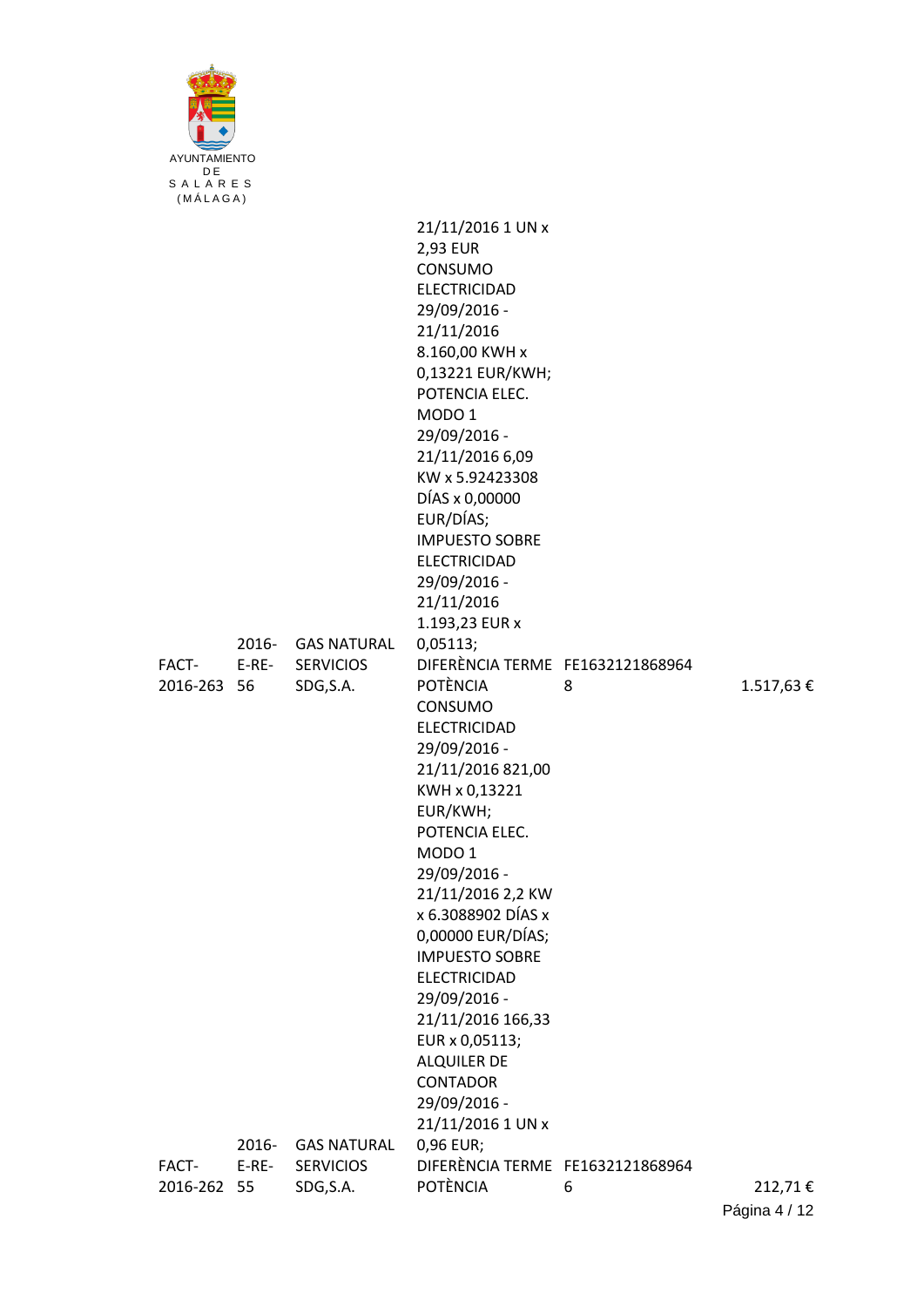

|                      |                  |                                                    | CONSUMO<br><b>ELECTRICIDAD</b><br>$01/10/2016$ -<br>31/10/2016 153,00<br>KWH x 0,14788<br>EUR/KWH;<br>POTENCIA ELEC.<br>MODO <sub>1</sub><br>$01/10/2016$ -<br>31/10/2016 11,9<br>KW x 3.98708453<br>DÍAS x 0,00000<br>EUR/DÍAS;<br><b>IMPUESTO SOBRE</b><br><b>ELECTRICIDAD</b><br>$01/10/2016$ -<br>31/10/2016 70,08<br>EUR x 0,05113;<br><b>ALQUILER DE</b><br><b>CONTADOR</b> |           |               |
|----------------------|------------------|----------------------------------------------------|-----------------------------------------------------------------------------------------------------------------------------------------------------------------------------------------------------------------------------------------------------------------------------------------------------------------------------------------------------------------------------------|-----------|---------------|
| FACT-<br>2016-261 54 | E-RE-            | 2016- GAS NATURAL<br><b>SERVICIOS</b><br>SDG, S.A. | $01/10/2016$ -<br>31/10/2016 1 UN x FE1632121899325<br>2,49 EUR<br>CONSUMO                                                                                                                                                                                                                                                                                                        | 8         | 92,14€        |
|                      |                  |                                                    | <b>ELECTRICIDAD</b><br>01/09/2016 -<br>30/09/2016 135,00<br>KWH x 0,14788<br>EUR/KWH;<br>POTENCIA ELEC.<br>MODO <sub>1</sub><br>01/09/2016 -<br>30/09/2016 11,9<br>KW x 3.8584689<br>DÍAS x 0,00000<br>EUR/DÍAS;<br><b>IMPUESTO SOBRE</b><br><b>ELECTRICIDAD</b><br>01/09/2016 -<br>30/09/2016 65,88<br>EUR x 0,05113;<br><b>ALQUILER DE</b><br><b>CONTADOR</b>                   |           |               |
| FACT-                | 2016-<br>$E-RE-$ | <b>GAS NATURAL</b><br><b>SERVICIOS</b>             | 01/09/2016 -<br>30/09/2016 1 UN x FE1632121701705                                                                                                                                                                                                                                                                                                                                 |           |               |
| 2016-260<br>FACT-    | -53<br>2016-     | SDG, S.A.<br>LA GAMBA                              | 2,41 EUR<br><b>ACTOS</b>                                                                                                                                                                                                                                                                                                                                                          | 0<br>8070 | 86,71€<br>62€ |
|                      |                  |                                                    |                                                                                                                                                                                                                                                                                                                                                                                   |           |               |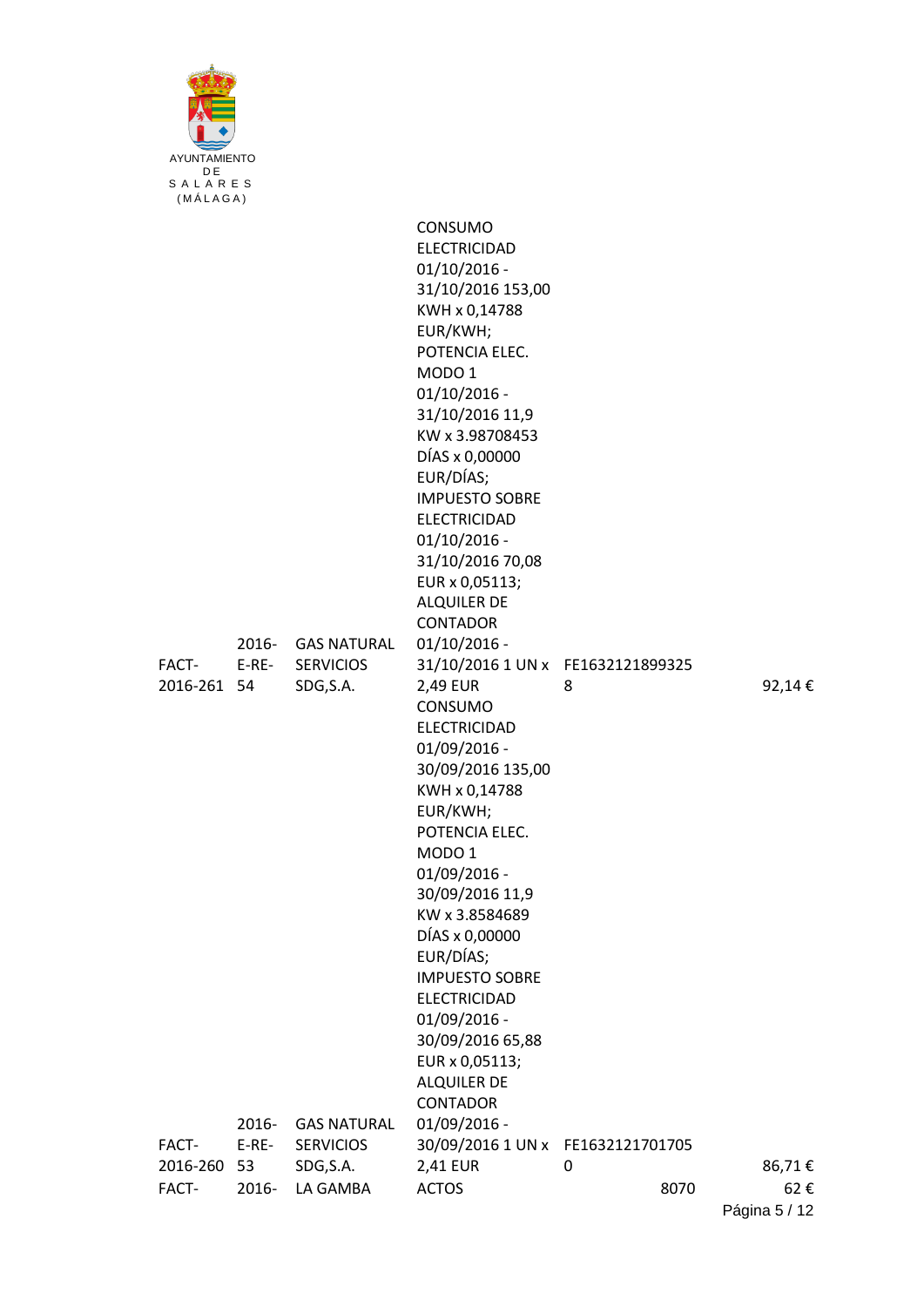| AYUNTAMIENTO              |                |                                      |                                                                                     |                              |               |
|---------------------------|----------------|--------------------------------------|-------------------------------------------------------------------------------------|------------------------------|---------------|
| DE<br>SALARES<br>(MÅLAGA) |                |                                      |                                                                                     |                              |               |
| 2016-259 E-RC-            | 411            |                                      | DORADA S.L.U. PROTOCOLARIOS                                                         |                              |               |
|                           | $2016 -$       | <b>FRANCISCO</b><br>JOSÉ             |                                                                                     |                              |               |
| FACT-<br>2016-258 410     | $E-RC-$        | FERNÁNDEZ<br>CARPENA                 | <b>CLASES CORO</b><br><b>NOVIEMBRE</b><br><b>ACONDICIONAMIE</b><br><b>NTO CALLE</b> | f-5416                       | 351,92€       |
| FACT-                     | 2016-<br>E-RE- | MALAGUEÑA                            | AXARQUIA 2º FASE<br><b>SALARES PPU-</b>                                             |                              |               |
| 2016-257 52               | $2016 -$       | FORESTAL S.L.                        | 60/2015<br><b>ACTOS</b>                                                             | 2016-057                     | 10.798,27€    |
| FACT-<br>2016-256 409     | E-RC-          | <b>MAYAN</b><br>MONKEY MIJAS ALCALDE | <b>PROTOCOLARIOS</b>                                                                | 142691                       | 31,70€        |
| FACT- E-RC-               | 2016-          | ELECTROCONT                          | <b>MATERIAL PFEA</b>                                                                |                              |               |
| 2016-255 408              | 2016-          | <b>ROL 2000</b>                      | ORDINARIO 2016                                                                      | 77                           | 1.084,80€     |
| FACT-                     | $E-RC-$        | CARLOS                               | <b>MATERIALES PFEA</b>                                                              |                              |               |
| 2016-254 407              |                | VERIFICACIONE<br>S                   | CORTÉS DURÁN ORDINARIO 2016                                                         | 498/16                       | 3.152,05€     |
|                           | 2016-          | <b>INDUSTRIALES</b>                  |                                                                                     |                              |               |
| FACT-                     | $E-RC-$        | DE ANDALUCIA,                        |                                                                                     |                              |               |
| 2016-253 406              |                | S.A.                                 | <b>ITV</b>                                                                          | 17001-16-084680              | 43,90€        |
|                           | 2016-          | <b>GRUPO</b><br>EMPRESARIAL          |                                                                                     |                              |               |
| FACT-                     |                | E-RC- PORTICHUELO,                   |                                                                                     |                              |               |
| 2016-252 405              |                | S.L.<br><b>GRUPO</b>                 | CARBURANTE                                                                          | F 139                        | 106,84€       |
|                           | 2016-          | EMPRESARIAL                          |                                                                                     |                              |               |
| FACT-                     | $E-RC-$        | PORTICHUELO,                         |                                                                                     |                              |               |
| 2016-251 404              |                | S.L.                                 | CARBURANTE                                                                          | F 156                        | 163,91€       |
|                           | 2016-          |                                      | <b>BEBIDA</b>                                                                       |                              |               |
| FACT-                     | E-RC-          | JUAN JOSÉ                            | FESTIVIDAD                                                                          |                              |               |
| 2016-250 402              | 2016-          | PÉREZ PÉREZ                          | <b>GUARDIA CIVIL</b>                                                                | 2016000499D                  | 283,62€       |
| FACT- E-RC-               |                | ISABEL DÍAZ                          | <b>MATERIAL PARA</b>                                                                |                              |               |
| 2016-249 403              | 2016-          | LÓPEZ                                | <b>COLEGIO</b>                                                                      | 208431                       | 46,95€        |
| FACT-                     | E-RC-          |                                      | <b>MATERIALES PFEA</b>                                                              |                              |               |
| 2016-248 401              |                | <b>COPMOR</b>                        | ORDINARIO 2016                                                                      | 20161234                     | 677,60€       |
|                           | 2016-          | <b>JOSE ANGEL</b>                    | <b>SUMINISTRO</b>                                                                   |                              |               |
| FACT-                     | $E-RC-$        | AZUAGA                               | <b>MATERIAL DE</b>                                                                  |                              |               |
| 2016-247 394<br>FACT-     | 2016-          | CASTRO<br><b>GAS NATURAL</b>         | LIMPIEZA<br>CONSUMO                                                                 | A00006086<br>FE1632121453426 | 123,66€       |
| 2016-246 E-RE-            |                | <b>SERVICIOS</b>                     | <b>ELECTRICIDAD</b>                                                                 | 8                            | 2.271,36€     |
|                           |                |                                      |                                                                                     |                              | Página 6 / 12 |
|                           |                |                                      |                                                                                     |                              |               |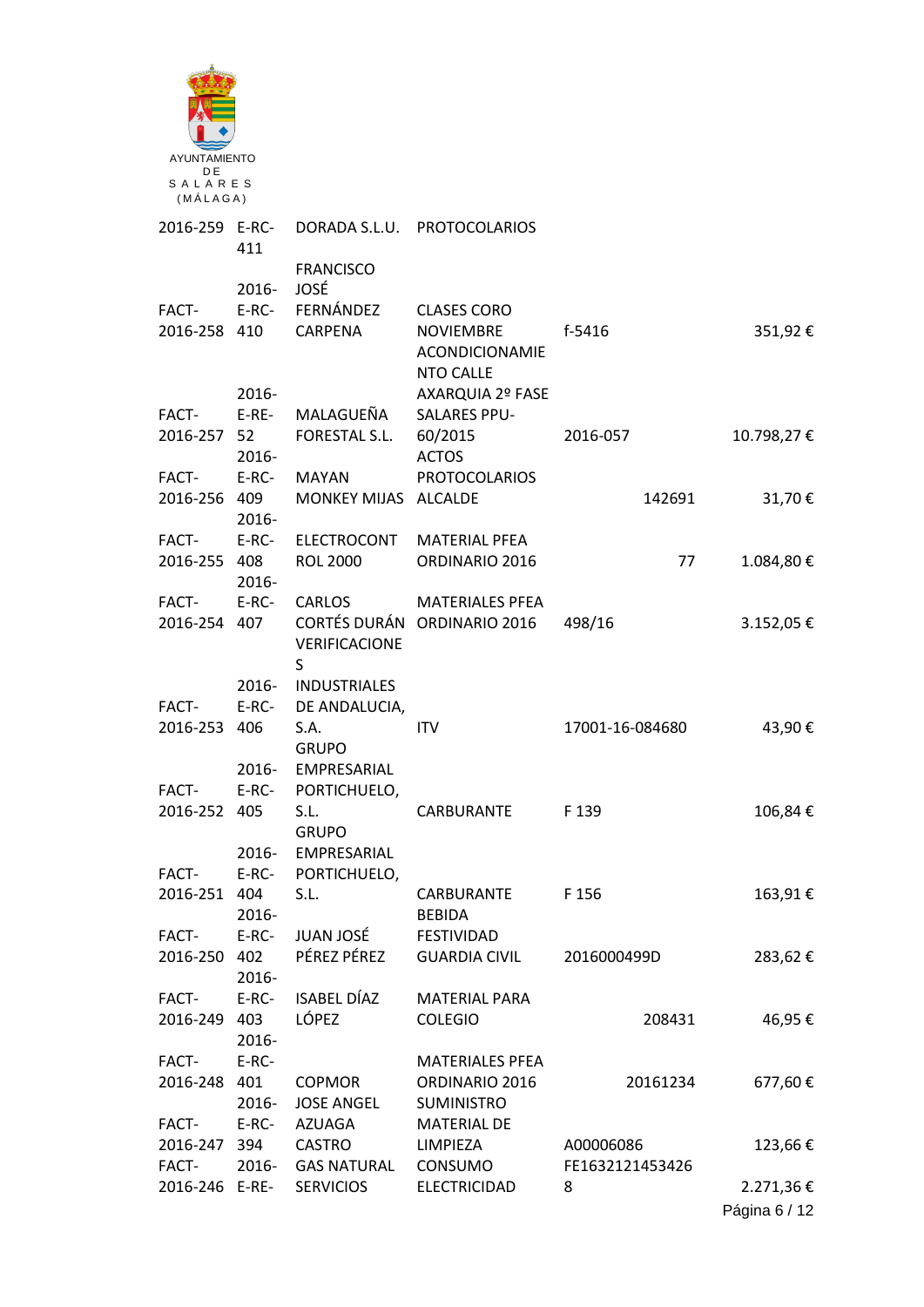

|             | 51      | SDG, S.A.          | 21/07/2016 -                      |   |               |
|-------------|---------|--------------------|-----------------------------------|---|---------------|
|             |         |                    | 28/09/2016                        |   |               |
|             |         |                    | 12.386,00 KWH x                   |   |               |
|             |         |                    | 0,13221 EUR/KWH;                  |   |               |
|             |         |                    | POTENCIA ELEC.                    |   |               |
|             |         |                    | MODO <sub>1</sub>                 |   |               |
|             |         |                    | 21/07/2016 -                      |   |               |
|             |         |                    | 28/09/2016 6,09                   |   |               |
|             |         |                    | KW x 7.6795614                    |   |               |
|             |         |                    | DÍAS x 0,00000                    |   |               |
|             |         |                    | EUR/DÍAS;                         |   |               |
|             |         |                    | <b>IMPUESTO SOBRE</b>             |   |               |
|             |         |                    | <b>ELECTRICIDAD</b>               |   |               |
|             |         |                    | 21/07/2016 -                      |   |               |
|             |         |                    | 28/09/2016                        |   |               |
|             |         |                    | 1.785,85 EUR x                    |   |               |
|             |         |                    | 0,05113;                          |   |               |
|             |         |                    | DIFERÈNCIA TERME                  |   |               |
|             |         |                    | <b>POTÈNCIA</b>                   |   |               |
|             |         |                    | CONSUMO<br><b>ELECTRICIDAD</b>    |   |               |
|             |         |                    | 21/07/2016 -                      |   |               |
|             |         |                    | 28/09/2016                        |   |               |
|             |         |                    | 1.376,00 KWH x                    |   |               |
|             |         |                    | 0,13221 EUR/KWH;                  |   |               |
|             |         |                    | POTENCIA ELEC.                    |   |               |
|             |         |                    | MODO <sub>1</sub>                 |   |               |
|             |         |                    | 21/07/2016 -                      |   |               |
|             |         |                    | 28/09/2016 3,464                  |   |               |
|             |         |                    | KW x 8.178191                     |   |               |
|             |         |                    | DÍAS x 0,00000                    |   |               |
|             |         |                    | EUR/DÍAS;                         |   |               |
|             |         |                    | <b>IMPUESTO SOBRE</b>             |   |               |
|             |         |                    | <b>ELECTRICIDAD</b>               |   |               |
|             |         |                    | 21/07/2016 -                      |   |               |
|             |         |                    | 28/09/2016 210,26                 |   |               |
|             |         |                    | EUR x 0,05113;                    |   |               |
|             |         |                    | <b>ALQUILER DE</b>                |   |               |
|             |         |                    | <b>CONTADOR</b>                   |   |               |
|             | 2016-   | <b>GAS NATURAL</b> | 21/07/2016 -                      |   |               |
| FACT-       | $E-RE-$ | <b>SERVICIOS</b>   | 28/09/2016 1 UN x FE1632121406739 |   |               |
| 2016-245 50 |         | SDG, S.A.          | <b>3,8 EUR</b>                    | 4 | 272,02€       |
|             |         |                    | CONSUMO                           |   |               |
|             |         |                    | <b>ELECTRICIDAD</b>               |   |               |
|             | 2016-   | <b>GAS NATURAL</b> | 21/07/2016 -                      |   |               |
| FACT-       | $E-RE-$ | <b>SERVICIOS</b>   | 28/09/2016 816,00 FE1632121406739 |   |               |
| 2016-244    | 49      | SDG, S.A.          | KWH x 0,13221                     | 1 | 233,99€       |
|             |         |                    |                                   |   | Página 7 / 12 |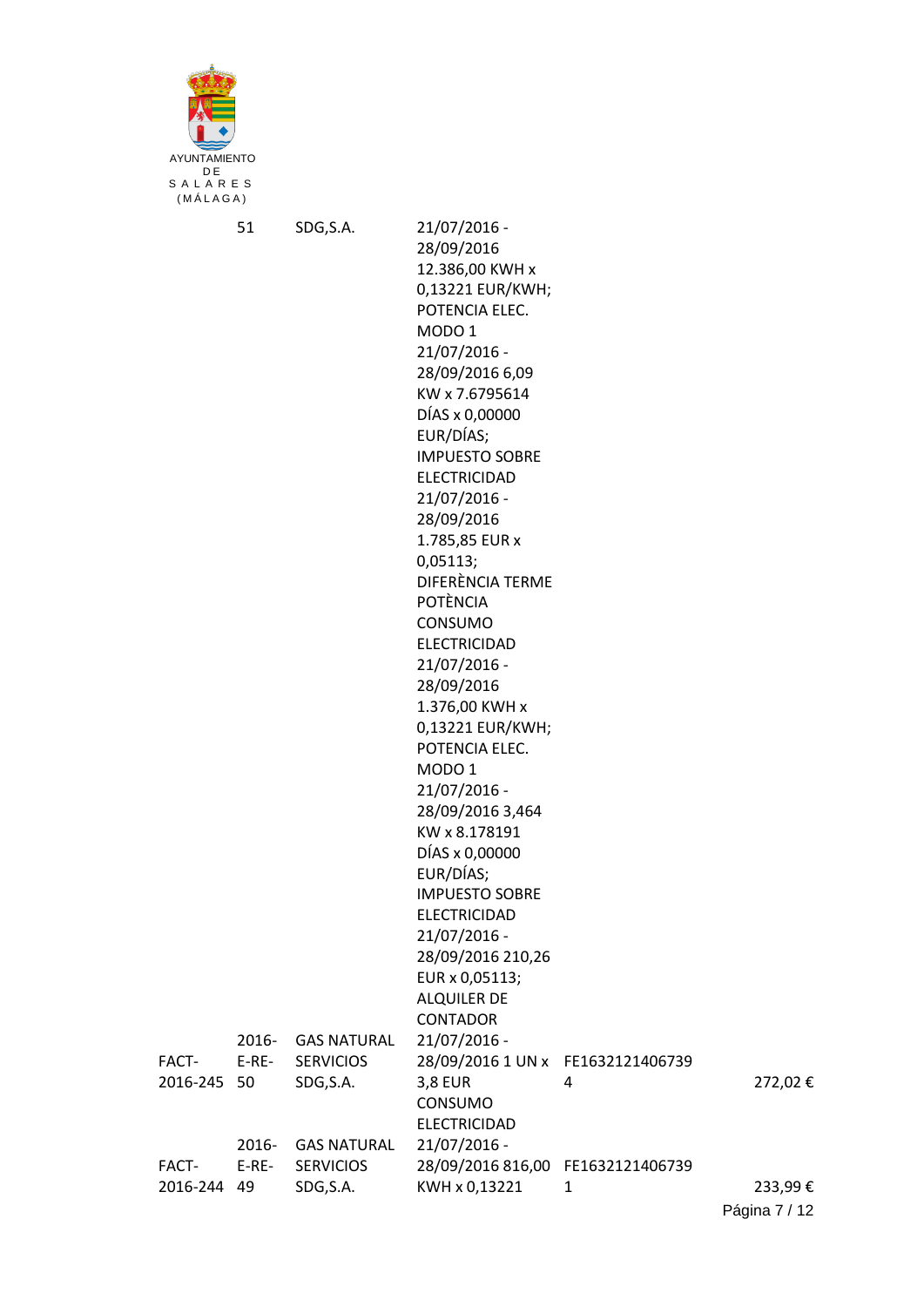| AYUNTAMIENTO<br>D F<br>SALARES |
|--------------------------------|
| (MÁLAGA)                       |

|                      |                |                                        | EUR/KWH;<br>POTENCIA ELEC.                          |                 |         |
|----------------------|----------------|----------------------------------------|-----------------------------------------------------|-----------------|---------|
|                      |                |                                        | MODO <sub>1</sub>                                   |                 |         |
|                      |                |                                        | 21/07/2016 -                                        |                 |         |
|                      |                |                                        | 28/09/2016 2,2 KW<br>x 8.178191 DÍAS x              |                 |         |
|                      |                |                                        | 0,00000 EUR/DÍAS;                                   |                 |         |
|                      |                |                                        | <b>IMPUESTO SOBRE</b>                               |                 |         |
|                      |                |                                        | <b>ELECTRICIDAD</b>                                 |                 |         |
|                      |                |                                        | 21/07/2016 -                                        |                 |         |
|                      |                |                                        | 28/09/2016 182,79                                   |                 |         |
|                      |                |                                        | EUR x 0,05113;                                      |                 |         |
|                      |                |                                        | <b>ALQUILER DE</b><br><b>CONTADOR</b>               |                 |         |
|                      |                |                                        | 21/07/2016 -                                        |                 |         |
|                      |                |                                        | 28/09/2016 1 UN x                                   |                 |         |
|                      |                |                                        | 1,24 EUR;                                           |                 |         |
|                      |                |                                        | DIFERÈNCIA TERME                                    |                 |         |
|                      |                |                                        | <b>POTÈNCIA</b>                                     |                 |         |
|                      |                |                                        | POTENCIA ELEC.                                      |                 |         |
|                      |                |                                        | MODO <sub>1</sub><br>21/07/2016 -                   |                 |         |
|                      |                |                                        | 28/09/2016 3,05                                     |                 |         |
|                      |                |                                        | KW x 8.3507942                                      |                 |         |
|                      |                |                                        | DÍAS x 0,00000                                      |                 |         |
|                      |                |                                        | EUR/DÍAS;                                           |                 |         |
|                      |                |                                        | <b>ALQUILER DE</b>                                  |                 |         |
|                      |                |                                        | <b>CONTADOR</b>                                     |                 |         |
| FACT-                | 2016-<br>E-RE- | <b>GAS NATURAL</b><br><b>SERVICIOS</b> | $21/07/2016 -$<br>28/09/2016 1 UN x FE1632121406739 |                 |         |
| 2016-243 48          |                | SDG, S.A.                              | <b>1,24 EUR</b>                                     | $\overline{2}$  | 32,32€  |
|                      |                |                                        | CONSUMO                                             |                 |         |
|                      |                |                                        | <b>ELECTRICIDAD</b>                                 |                 |         |
|                      |                |                                        | 21/07/2016 -                                        |                 |         |
|                      |                |                                        | 28/09/2016 346,00                                   |                 |         |
|                      |                |                                        | KWH x 0,13221                                       |                 |         |
|                      |                |                                        | EUR/KWH;<br>POTENCIA ELEC.                          |                 |         |
|                      |                |                                        | MODO <sub>1</sub>                                   |                 |         |
|                      |                |                                        | 21/07/2016 -                                        |                 |         |
|                      |                |                                        | 28/09/2016 2,2 KW                                   |                 |         |
|                      |                |                                        | x 8.178191 DÍAS x                                   |                 |         |
|                      |                |                                        | 0,00000 EUR/DÍAS;                                   |                 |         |
|                      |                |                                        | <b>IMPUESTO SOBRE</b>                               |                 |         |
|                      | 2016-          | <b>GAS NATURAL</b>                     | <b>ELECTRICIDAD</b>                                 |                 |         |
| FACT-<br>2016-242 47 | $E-RE-$        | <b>SERVICIOS</b><br>SDG, S.A.          | 21/07/2016 -<br>28/09/2016 120,65 0                 | FE1632121406739 | 154,95€ |
|                      |                |                                        |                                                     |                 |         |

Página 8 / 12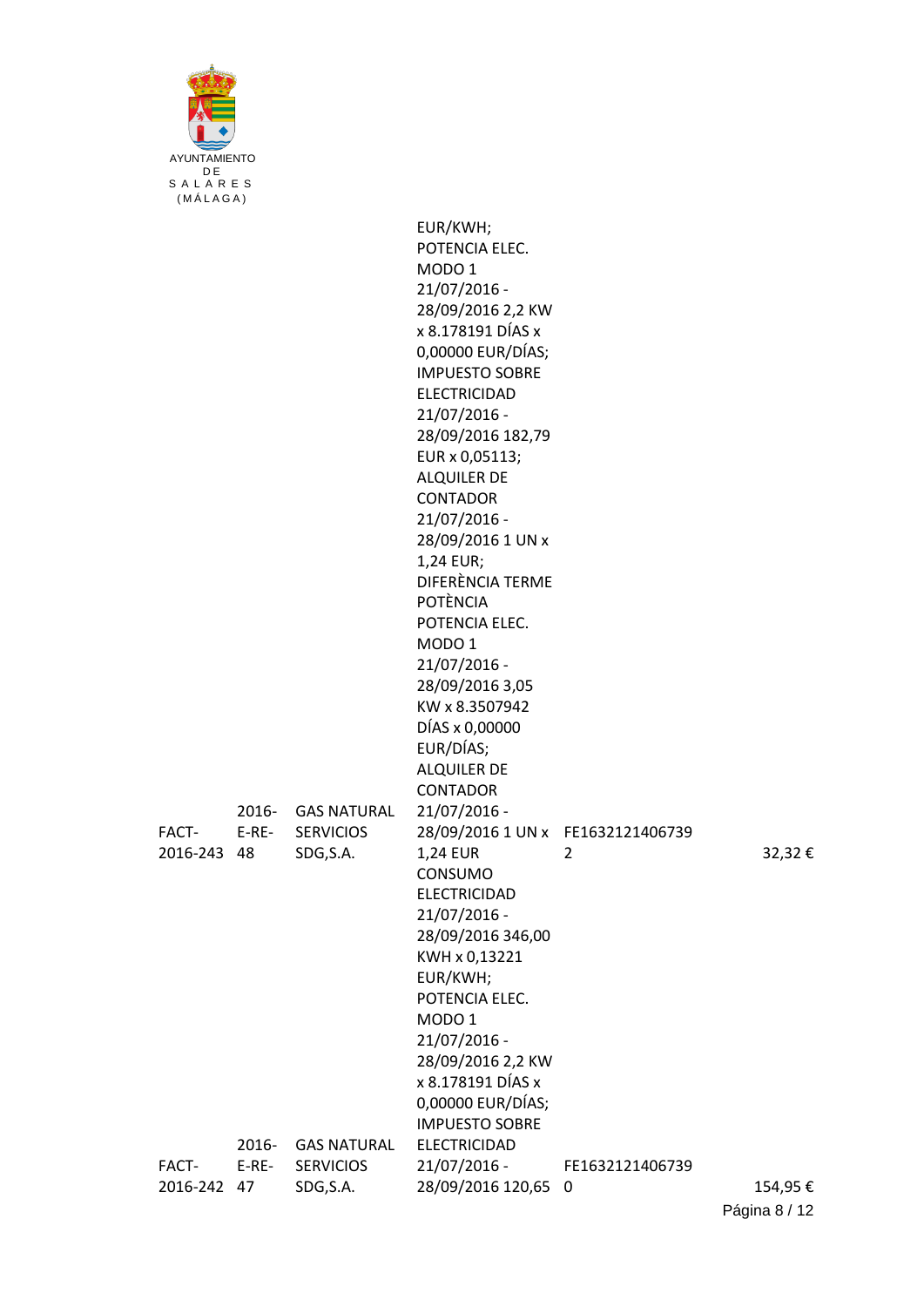| AYUNTAMIENTO         |         |                               |                                               |                 |           |
|----------------------|---------|-------------------------------|-----------------------------------------------|-----------------|-----------|
| DE<br>SALARES        |         |                               |                                               |                 |           |
| (MÁLAGA)             |         |                               |                                               |                 |           |
|                      |         |                               | EUR x 0,05113;                                |                 |           |
|                      |         |                               | <b>ALQUILER DE</b>                            |                 |           |
|                      |         |                               | <b>CONTADOR</b>                               |                 |           |
|                      |         |                               | 21/07/2016 -<br>28/09/2016 1 UN x             |                 |           |
|                      |         |                               | 1,24 EUR;                                     |                 |           |
|                      |         |                               | DIFERÈNCIA TERME                              |                 |           |
|                      |         |                               | <b>POTÈNCIA</b>                               |                 |           |
|                      |         |                               | CONSUMO                                       |                 |           |
|                      |         |                               | <b>ELECTRICIDAD</b>                           |                 |           |
|                      |         |                               | 01/08/2016 -<br>31/08/2016 123,00             |                 |           |
|                      |         |                               | KWH x 0,14788                                 |                 |           |
|                      |         |                               | EUR/KWH;                                      |                 |           |
|                      |         |                               | POTENCIA ELEC.                                |                 |           |
|                      |         |                               | MODO <sub>1</sub>                             |                 |           |
|                      |         |                               | 01/08/2016 -<br>31/08/2016 11,9               |                 |           |
|                      |         |                               | KW x 3.98708453                               |                 |           |
|                      |         |                               | DÍAS x 0,00000                                |                 |           |
|                      |         |                               | EUR/DÍAS;                                     |                 |           |
|                      |         |                               | <b>IMPUESTO SOBRE</b>                         |                 |           |
|                      |         |                               | <b>ELECTRICIDAD</b>                           |                 |           |
|                      |         |                               | 01/08/2016 -<br>31/08/2016 65,64              |                 |           |
|                      |         |                               | EUR x 0,05113;                                |                 |           |
|                      |         |                               | <b>ALQUILER DE</b>                            |                 |           |
|                      |         |                               | CONTADOR                                      |                 |           |
|                      | 2016-   | <b>GAS NATURAL</b>            | 01/08/2016 -                                  |                 |           |
| FACT-<br>2016-241 46 | $E-RE-$ | <b>SERVICIOS</b><br>SDG, S.A. | 31/08/2016 1 UN x FE1632121406739<br>2,49 EUR | 3               | 86,50€    |
|                      |         |                               | CONSUMO                                       |                 |           |
|                      |         |                               | ELECTRICIDAD                                  |                 |           |
|                      |         |                               | 21/07/2016 -                                  |                 |           |
|                      |         |                               | 28/09/2016                                    |                 |           |
|                      |         |                               | 7.680,00 KWH x<br>0,13221 EUR/KWH;            |                 |           |
|                      |         |                               | POTENCIA ELEC.                                |                 |           |
|                      |         |                               | MODO <sub>1</sub>                             |                 |           |
|                      |         |                               | 21/07/2016 -                                  |                 |           |
|                      |         |                               | 28/09/2016 2,2 KW                             |                 |           |
|                      |         |                               | x 7.6795614 DÍAS x<br>0,00000 EUR/DÍAS;       |                 |           |
|                      |         |                               | <b>IMPUESTO SOBRE</b>                         |                 |           |
|                      | 2016-   | <b>GAS NATURAL</b>            | <b>ELECTRICIDAD</b>                           |                 |           |
| FACT-                | $E-RE-$ | <b>SERVICIOS</b>              | 21/07/2016 -                                  | FE1632121406738 |           |
| 2016-240 45          |         | SDG, S.A.                     | 28/09/2016                                    | 9               | 1.312,95€ |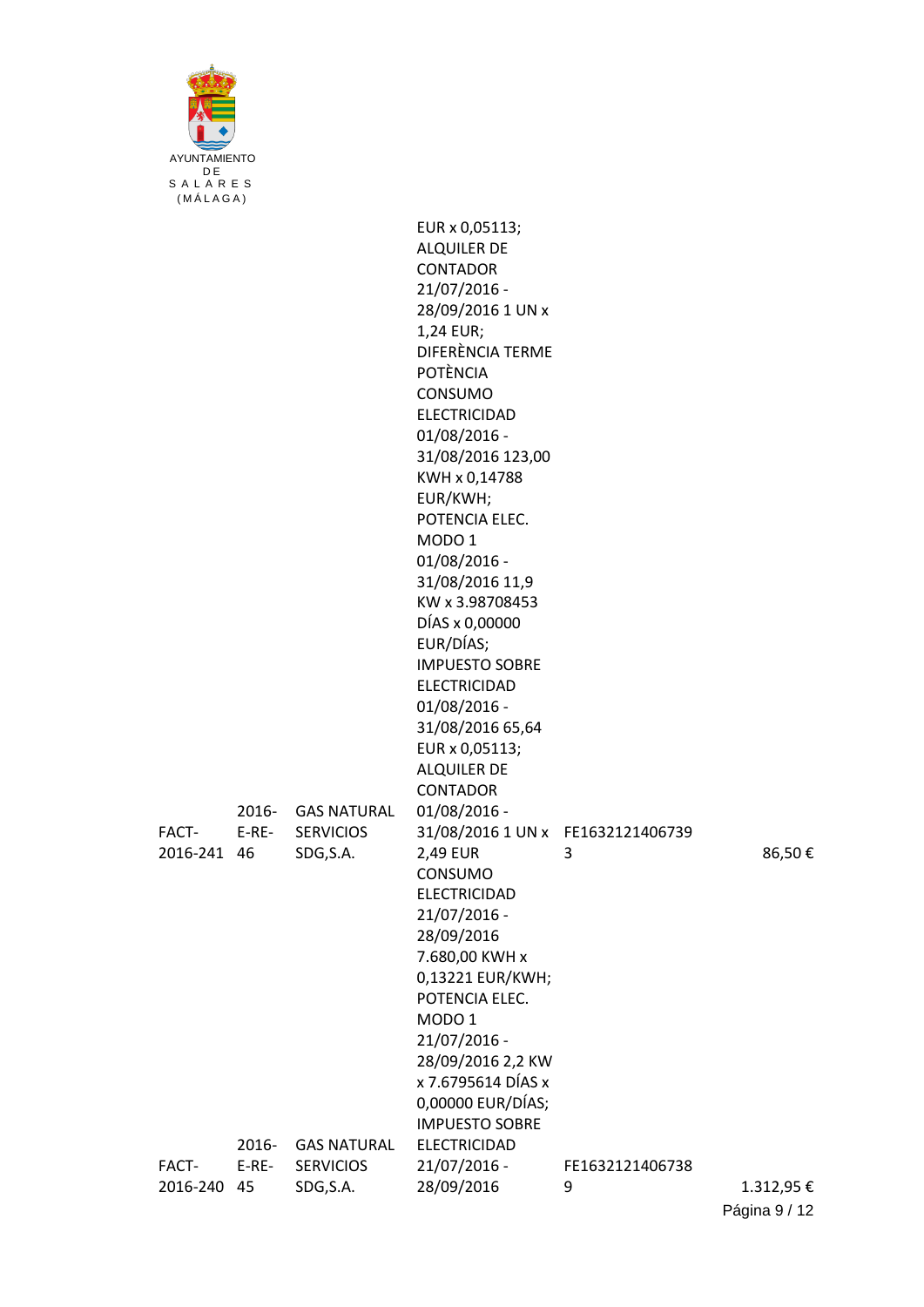

|                       |         |                          | 1.032,3 EUR x                           |                 |     |         |
|-----------------------|---------|--------------------------|-----------------------------------------|-----------------|-----|---------|
|                       |         | <b>MARIA</b>             | 0,05113<br>ASESORIA                     |                 |     |         |
|                       | 2016-   | ANGELES                  | LABORAL MES DE                          |                 |     |         |
| FACT-                 | $E-RC-$ | <b>MARTIN</b>            | <b>OCTUBRE CCC</b>                      |                 |     |         |
| 2016-239 369          |         | AGUILERA                 | 29/00089184                             |                 | 124 | 68,90€  |
|                       |         | <b>MARIA</b>             | <b>ASESORIA</b>                         |                 |     |         |
|                       | 2016-   | ANGELES                  | LABORAL MES DE                          |                 |     |         |
| FACT-                 | $E-RC-$ | <b>MARTIN</b>            | <b>OCTUBRE CCC</b>                      |                 |     |         |
| 2016-238 368          |         | AGUILERA                 | 29/1193247                              |                 | 123 | 107,06€ |
|                       |         | <b>MARIA</b>             | <b>ASESORIA</b>                         |                 |     |         |
|                       | 2016-   | ANGELES                  | LABORAL MES DE                          |                 |     |         |
| FACT-                 | $E-RC-$ | <b>MARTIN</b>            | <b>OCTUBRE CCC</b>                      |                 |     |         |
| 2016-237 367          |         | AGUILERA                 | 29/0121827                              |                 | 122 | 79,50€  |
|                       |         | <b>FRANCISCO</b>         |                                         |                 |     |         |
|                       | 2016-   | JOSÉ                     | <b>CLASES DE CORO</b>                   |                 |     |         |
| FACT-                 | E-RC-   | FERNÁNDEZ                | ROCIERO MES DE                          |                 |     |         |
| 2016-236 370          |         | CARPENA                  | <b>OCTUBRE DE 2016</b>                  | F-4916          |     | 351,92€ |
|                       | 2016-   | <b>HERMANOS</b>          | <b>GASTOS</b>                           |                 |     |         |
| FACT- E-RC-           |         | LÓPEZ PARDO,             | <b>PROTOCOLARIOS</b>                    |                 |     |         |
| 2016-235 371          |         | S.L.                     | <b>GUARDIA CIVIL</b>                    | 16/300/059491   |     | 190,35€ |
|                       | 2016-   | MANUEL                   | <b>DESATOROS</b>                        |                 |     |         |
| FACT-                 | $E-RC-$ | PADIAL                   | SANEAMIENTO                             |                 |     |         |
| 2016-234 372          |         | MARTÍN                   | CALLE DEL RÍO                           |                 | 374 | 278,30€ |
|                       | 2016-   | <b>MARIA JESUS</b>       |                                         |                 |     |         |
| FACT-<br>2016-233 373 | E-RC-   | <b>DURAN</b>             | <b>GASTOS</b>                           |                 |     |         |
|                       |         | DOMINGUEZ                | PROTOCOLARIOS<br><b>MATERIALES PFEA</b> | 16/004          |     | 812,35€ |
|                       | 2016-   | JUAN ANTONIO GARANTÍA DE |                                         |                 |     |         |
| FACT-                 | $E-RC-$ | <b>TORRES</b>            | RENTAS 2016                             |                 |     |         |
| 2016-232 374          |         | <b>TORRES</b>            | CAPILLA                                 | 28-16           |     | 396,88€ |
|                       | 2016-   |                          |                                         |                 |     |         |
| FACT-                 | $E-RC-$ | <b>JUAN CARLOS</b>       | <b>HARINA FESTIVAL</b>                  |                 |     |         |
| 2016-231              | 375     |                          | PEREZ MARTIN ÁRABE ANDALUSÍ 2016-853    |                 |     | 8€      |
|                       | 2016-   |                          | <b>ENCUENTRO DE</b>                     |                 |     |         |
| FACT-                 | $E-RC-$ | CÓMPETA BUS              | <b>MAYORES EN</b>                       |                 |     |         |
| 2016-230 376          |         | S.L.                     | ALMARCHAR                               |                 | 73  | 242€    |
|                       | 2016-   | PABLO JESUS              |                                         |                 |     |         |
| FACT-                 | $E-RC-$ | CRESPILLO                | CARBURANTE                              | 039983016/00000 |     |         |
| 2016-229 377          |         | <b>FERNANDEZ</b>         | <b>ALCALDE</b>                          | 060             |     | 50€     |
|                       | 2016-   | <b>ANTONIO</b>           |                                         |                 |     |         |
| FACT-                 | $E-RC-$ | <b>MORENO</b>            |                                         |                 |     |         |
| 2016-228 378          |         | <b>CASTILLO</b>          | <b>DIETA</b>                            | 100884          |     | 9,20€   |
|                       | 2016-   | <b>MOISES</b>            |                                         |                 |     |         |
| FACT-                 | $E-RC-$ | FERNANDEZ                | <b>REPARAR TUBO DE</b>                  |                 |     |         |
| 2016-227 379          |         | OÑATE                    | ESCAPE DÚMPER                           | 16/0061         |     | 309,22€ |
| FACT-                 | 2016-   | <b>ISIDRO</b>            | REPARACIÓN                              | 16/208          |     | 400,75€ |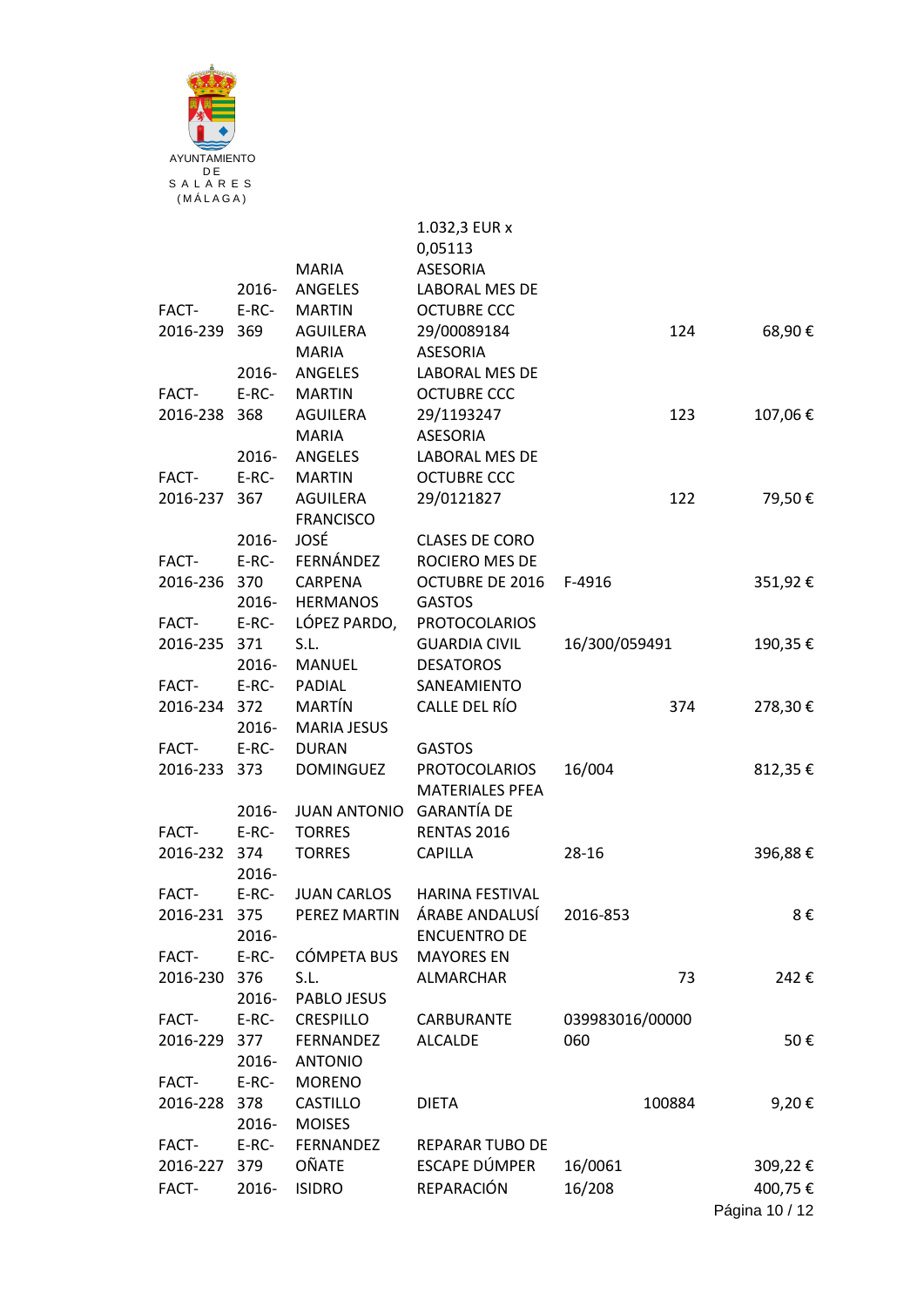| AYUNTAMIENTO              |                  |                                           |                                                                   |                        |                |
|---------------------------|------------------|-------------------------------------------|-------------------------------------------------------------------|------------------------|----------------|
| DE<br>SALARES<br>(MÁLAGA) |                  |                                           |                                                                   |                        |                |
| 2016-226 E-RC-            | 380<br>2016-     | FERNANDEZ<br>OÑATE                        | <b>COCHE OFICIAL</b>                                              |                        |                |
| FACT-                     | E-RC-            |                                           | <b>MATERIAL VARIO</b>                                             |                        |                |
| 2016-225 381              | 2016-            | <b>MUSICAL ADN</b><br><b>CAMPSA</b>       | <b>BANDA MÚSICA</b>                                               | C160194                | 115,28€        |
| FACT-<br>2016-224 351     | $E-RC-$          | ESTACIONES DE CARBURANTE<br>SERVICIO S.A. | <b>COCHE OFICIAL</b><br><b>MATERIALES</b><br><b>SUMINISTRADOS</b> | 09637A/D/16/003<br>474 | 25,10€         |
| FACT-                     | 2016-<br>$E-RC-$ | <b>CONSTRUCCIO</b><br>NES LA FAJARA       | OBRA PFEA 2016<br><b>CONSTRUCCIÓN DE</b>                          |                        |                |
| 2016-223 350              | $2016 -$         | S.L.<br>PANADERIA                         | CAPILLA.<br>PAN FESTIVAL                                          | 37                     | 732,17€        |
| FACT-                     | $E-RC-$          | HNOS. MARTIN                              | ÁRABE ANDALUSÍ                                                    |                        |                |
| 2016-222 349              | 2016-            | S.L.                                      | 2016<br>ALQUILER CARPA                                            | 16F0127                | 200€           |
| FACT-                     | E-RC-            |                                           | CARPAS HACHO FESTIVAL ÁRABE                                       |                        |                |
| 2016-221 348              | 2016-            | S.L.                                      | ANDALUSÍ                                                          | 2189                   | 2.541€         |
| FACT-                     | E-RC-            | <b>ISABEL DÍAZ</b>                        | <b>LIBROS INFANTIL</b>                                            |                        |                |
| 2016-220 344              | 2016-            | LÓPEZ                                     | <b>COLEGIO</b>                                                    | 206327                 | 291,14€        |
| FACT-<br>2016-219 343     | $E-RC-$          | <b>ISABEL DÍAZ</b><br>LÓPEZ               | <b>MATERIAL</b><br><b>ESCOLAR COLEGIO</b><br><b>MATERIALES</b>    | 206328                 | 66,25€         |
|                           | 2016-            |                                           | <b>SUMINISTRADOS</b>                                              |                        |                |
| FACT-                     | E-RC-            |                                           | OBRA PFEA 2016                                                    |                        |                |
| 2016-218 342              |                  | <b>GLOYPAT</b>                            | <b>TANATORIO</b><br><b>FACTURA</b>                                | 256/16                 | 1.121,19€      |
|                           | 2016-            |                                           | CORRESPONDIENT<br>E A LA OBRA                                     |                        |                |
| FACT-                     | $E-RC-$          | <b>JOSE PLACIDO</b>                       | <b>RANATORIO</b>                                                  |                        |                |
| 2016-217 341              |                  | <b>RUIZ RUIZ</b>                          | <b>MUNICIPAL</b><br><b>MATERIALES</b>                             | VEN72016/0619          | 796,70€        |
|                           | 2016-            |                                           | <b>SUMINISTRADOS</b>                                              |                        |                |
| FACT-                     | E-RC-            | <b>LEOPOLDO</b>                           | OBRA PFEA 2016<br>TANATORIO.                                      |                        |                |
| 2016-216 338              |                  | DIAZ MUÑOZ                                | <b>CAUCHO</b>                                                     | 1600066                | 23,04€         |
|                           |                  | <b>FRANCISCO</b>                          | <b>CLASES DE CORO</b>                                             |                        |                |
|                           | 2016-            | JOSÉ                                      | ROCIERO MES DE                                                    |                        |                |
| FACT-<br>2016-215 337     | $E-RC-$          | FERNÁNDEZ<br>CARPENA<br><b>FRANCISCO</b>  | SEPTIEMBRE DE<br>2016                                             | F-4616                 | 439,90€        |
|                           | 2016-            | JOSÉ                                      |                                                                   |                        |                |
| FACT-                     | $E-RC-$          | FERNÁNDEZ                                 | <b>ACTUACIONES EN</b>                                             |                        |                |
| 2016-214 336              |                  | CARPENA                                   | <b>FESTIVAL</b>                                                   | F-44166                | 190,80€        |
|                           |                  |                                           |                                                                   |                        | Página 11 / 12 |